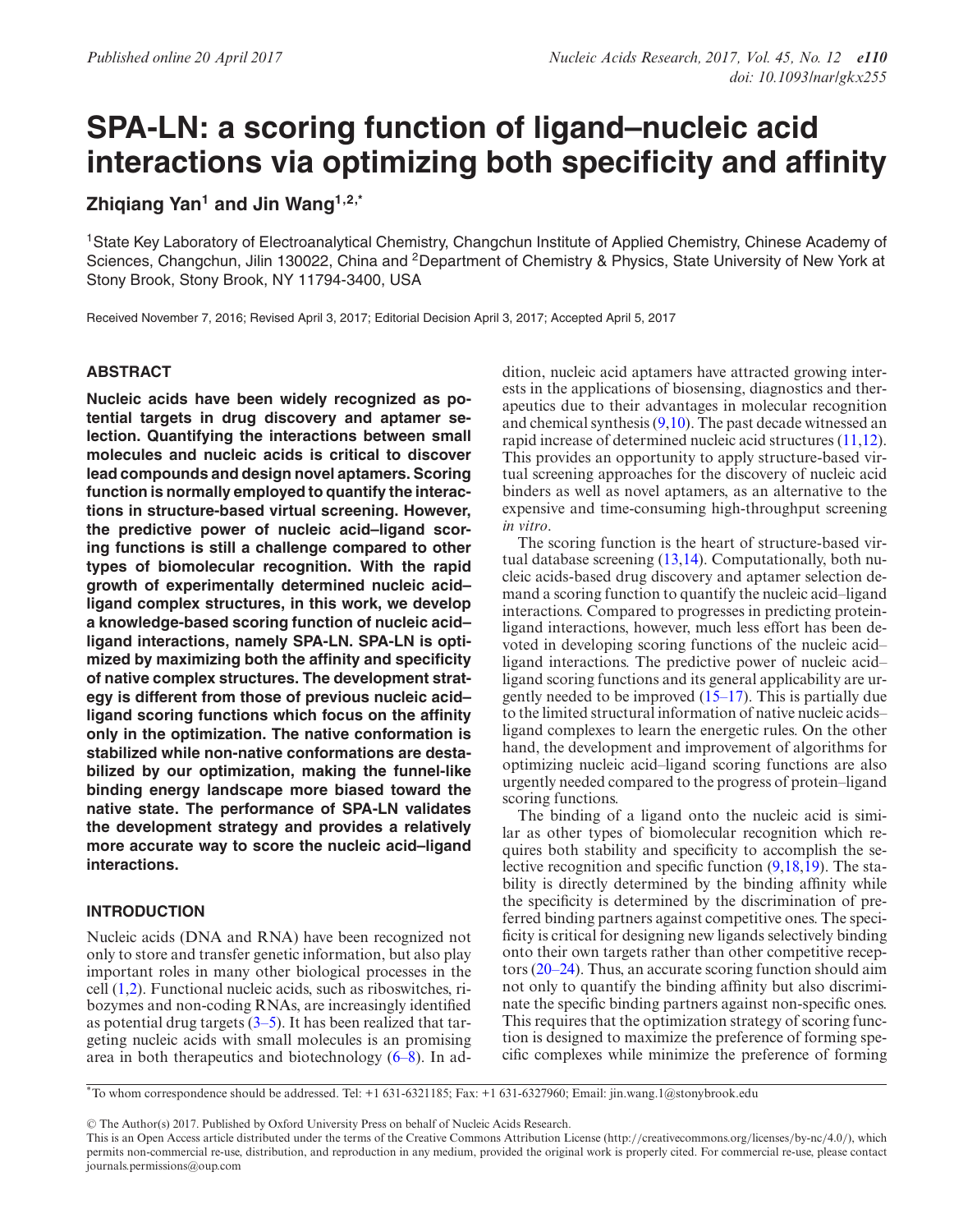<span id="page-1-0"></span>

**Figure 1.** Quantification of binding specificity. (**A**) Representative nucleic acid–ligand binding complex (PDB ID: 3NPN) with the RNA structure shown in molecular surface and the ligand shown in sticks, the native pose of the ligand is colored in red and the conformation ensemble is distributed within the docking box covering the binding pocket as well as its surrounding surface. (**B**) Binding energy spectrum for the conformation ensemble, the line for native conformation is colored in red. The binding energy of the conformation ensemble follow a statistical Gaussian-like distribution, from which the binding specificity is quantified with the dimensionless intrinsic specificity ratio (ISR) by  $\frac{\delta E}{\sqrt{25\Delta E}}$  [\(18,21,23,27\)](#page-6-0). The energy gap ( $\delta E$ ) is computed with  $\langle E \rangle - E_N$  and the energy fluctuation or roughness ( $\Delta E$ ) is computed with  $\sqrt{lt E^2 > -lt e >^2}$ ,  $E_N$  is the binding energy of the native conformation and *S* is the conformational entropy of the ligand.

competitive complexes which are probably formed by competitive biomolecules. Previous scoring functions of nucleic acid–ligand interactions were developed by optimizing only the binding affinity rather than both specificity and affinity [\(15,16,25,26\)](#page-6-0). This limitation was resulted from the difficulty in quantifying the specificity for the optimization since the specificity is not known experimentally and challenge to compute with limited structural information.

In light of the concept of intrinsic specificity, the binding specificity refers to the discrimination of native binding mode against other non-native binding modes of the same complex. The binding process is physically visualized as a funnel-shaped energy landscape toward the native binding mode with many other non-native binding modes along the downhill binding paths [\(18,21,23,27\)](#page-6-0). The intrinsic specificity ratio (ISR) was defined to quantify the magnitude of intrinsic specificity based on the topography of the binding energy landscape (Figure 1). ISR provides an quantitative indication in discrimination of the native binding mode against the non-native binding ones. It is in equivalence of discriminating specific complex against competitive ones provided that the receptor is large enough for ligand binding  $(21,23,24)$  so that all types of interactions are encountered. In this way, exploring recognition through different sequences (competitive targets) and different conformations of the complex is approximately equivalent. With the quantification of specificity, it is important to design a development strategy which couples the affinity and specificity for optimizing the scoring function of nucleic acid– ligand interactions [\(23,28–30\)](#page-6-0).

In this work, we developed a knowledge-based scoring function named as SPA-LN by optimizing both specificity and affinity of ligand–nucleic acid interactions. The scoring function was iteratively optimized based on the requirement that the stability and specificity of the native binding conformation are sufficiently favored among the binding con-

formation ensemble. SPA-LN was tested on the benchmark dataset and compared with some other nucleic acid–ligand scoring functions. The performance of SPA-LN validates the development strategy, this allows it to be implemented into the docking software and used in the virtual screening for discovering lead compounds of nucleic acid targets.

## **MATERIALS AND METHODS**

#### **Construction of training dataset**

The reliability of structural information is crucial for the derivation of the knowledge-based scoring function. To obtain a relatively high-quality dataset of nucleic acid–ligand complexes for training, the training dataset of nucleic acid– ligand complexes were selected and compiled according to a series of criteria. First, only complex structures with nucleic acids (including DNA, RNA or hybrid) and ligands were selected from the PDB (Protein Data Bank) [\(31\)](#page-6-0). Second, the structures with X-ray resolutions larger than  $3.0\text{\AA}$ were removed. Third, the structures having metal atoms in the ligands or receptors were removed due to that the occurrence of metal atoms are infrequent to derive knowledgebased atomic pair potentials. Fourth, the structures overlapped with our testing dataset were removed. Finally, 437 nucleic acid–ligand complexes were remained as the training dataset (Supplementary Table S1).

#### **Generation of docking decoys**

As discussed, the aim of the optimization is not only to stabilize the native conformation but also discriminate the native conformation against non-native conformations. This requires sufficient sampling of the conformational space to explore underlying binding energy landscape. Except for the native conformation obtained from experimentally determined PDB structure, conformational decoys were generated by molecular docking with AutoDock4.2[\(32\)](#page-6-0). The conformational decoys were sampled aiming to represent all possible conformations other than the native conformation of the crystal structure. Given different sizes of the ligands, the edges of the grid box for ligand docking were set to be five times as the radius of gyration of the native conformations of the ligands. The geometric center of the ligand coordinates from the native conformation was taken as the center of the grid box with a grid spacing of  $0.375$ Å. Lamarckian genetic algorithm was employed to search the conformational space. The ligand was set to be flexible with its rotatable bonds. For each nucleic–ligand complex, 1000 docking runs were conducted, this led to a conformation ensemble with 1000 decoys for each nucleic acid–ligand complex.

#### **Derivation of knowledge-based statistical potentials**

Knowledge-based statistical potentials in essence are a set of discrete distance-dependent atom-pair potentials [\(33\)](#page-6-0). In general, the initial statistical potentials are extracted from the available structures with widely used reverse Bolzmann relation. That is

$$
u_k^{obs}(r) = -K_B T \ln g_k^{obs}(r)
$$
 (1)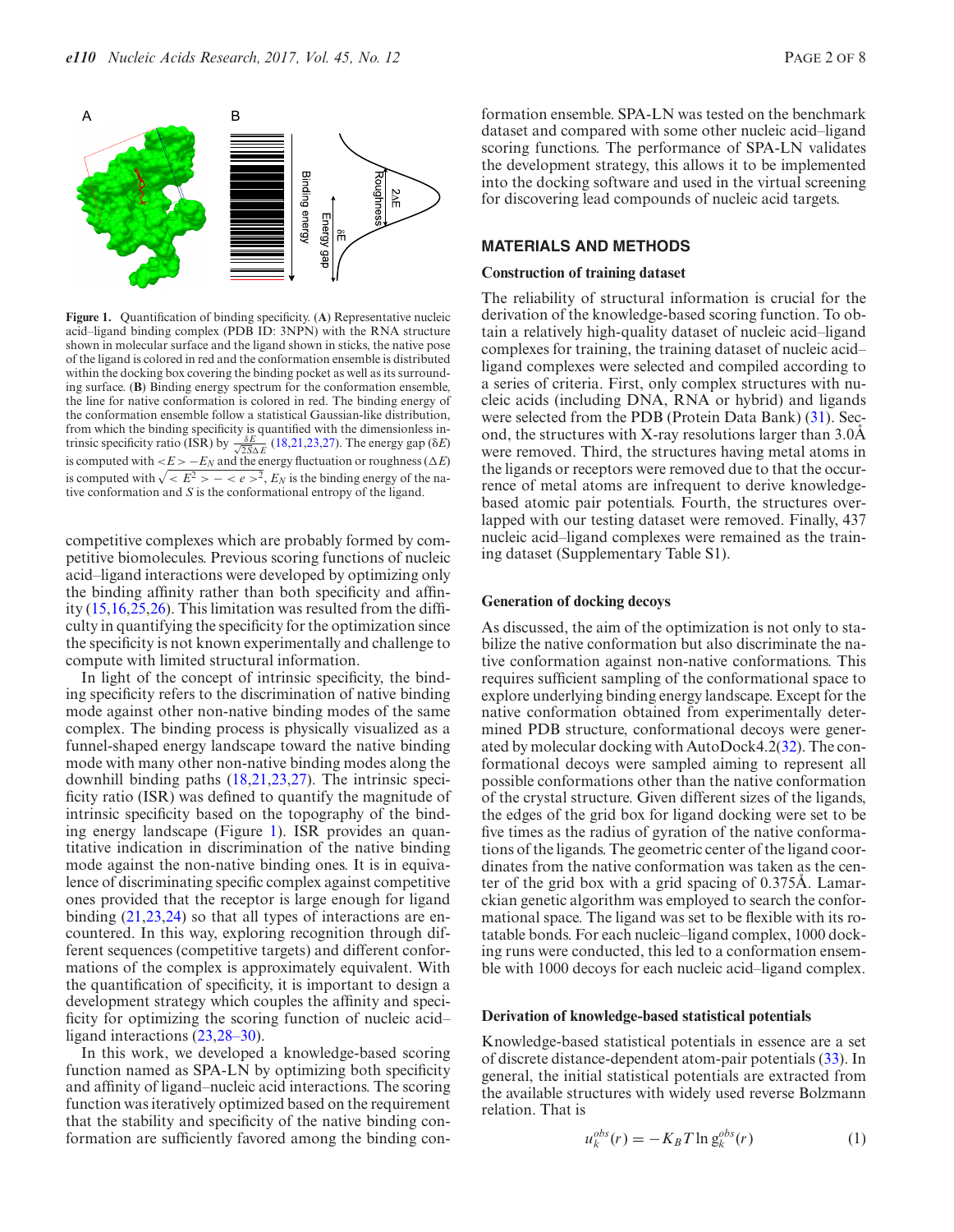<span id="page-2-0"></span>where  $K_B$  and  $T$  are the Boltzmann constant and absolute temperature respectively.  $K_B T$  is the same (room temperature) for all types of knowledge-based pair potentials, thus, it is set to be unit for simplifying the computation.  $g_k^{obs}(r)$ is the observed distance distribution function of atomic pair k from the experimentally determined nucleic acid– ligand complex structures in the training dataset, it is derived through

$$
g_k^{obs}(r) = \frac{f_k^{obs}(r)}{f_k^{obs}(R)}\tag{2}
$$

$$
f_k^{obs}(r) = \frac{1}{M} \sum_{m}^{M} \frac{n_k^{m}(r)}{V(r)}
$$
(3)

$$
f_k^{obs}(R) = \frac{1}{M} \sum_{m}^{M} \frac{N_k^m}{V(R)} \tag{4}
$$

where  $f_k^{obs}(r)$  represents the observed number density of atomic pair *k* within a spherical shell ranging from radius *r* to  $r + \Delta r$ . It is extracted from the structural coordinates of M nucleic acid–ligand complexes.  $f_k^{obs}(R)$  is the number density within the reference sphere where no interactions are assumed to occur between atoms. The reference state is based on the approximation that the atom-pair *k* is uniformly distributed in the sphere of the reference state [\(34,35\)](#page-6-0).  $n_k^m(r)$  and  $N_k^m$  are the occurred numbers of atomic pair k within the spherical shell and the reference sphere for nucleic acid–ligand complex m, and  $N_k^m = \sum_r \hat{n}_k^m(r)$ .  $V(r) = \frac{4}{3}\pi((r + \Delta r)^3 - r^3)$  and  $V(R) = \frac{4}{3}\pi R^3$  are the volumes of the spherical shell and the reference sphere, where  $\Delta r$  is the thickness of each spherical shell and *R* is the radius of the sphere.

Based on the equations above, the atomic pair potentials were directly computed from  $M$  ( $=437$ ) nucleic acid–ligand complexes of training dataset (Supplementary Table S1). In terms of the classification of atom types by SYBYL [\(36\)](#page-7-0), 16 atom types were employed to represent the heavy atoms involved in nucleic acid–ligand interactions (Supplementary Table S2). OpenBabel [\(37\)](#page-7-0) was used to generate these atom types from PDB files. In the computation,  $\Delta r$  and R were set as  $0.3\text{\AA}$  and  $7.0\text{\AA}$ , respectively, resulting in 16 spherical shells from the shortest radius  $2.2\text{\AA}$ . In order to remove the statistically insufficient occurrences of atomic pairs, a threshold  $(=100)$  of total occurrences for atomic pair k  $(N_k = \sum_m^M N_k^m)$  was employed. 75 effective types of atomic pairs were remained for the nucleic acid–ligand interactions (Supplementary Table S3). For the effective types of atomic pairs, if there is no occurrence in a particular spherical shell, the corresponding pair potential was replaced by the van der Waals interaction within this shell, which often happens in the first shell where repulsion is dominant.

#### **Computation of binding affinity and specificity**

With the atomic pair potentials, the binding affinity and specificity (quantified by ISR) can be readily computed for each conformation (Figure [1\)](#page-1-0). The binding affinity was represented with the energy score by summing up the intermolecular atomic pair potentials among the interface of nucleic acid–ligand conformation. That is

$$
E = \sum_{k} \sum_{r} f_k(r) u_k(r) \tag{5}
$$

where  $f_k(r)$  is the occurrence frequencies of the atomic pair k between distance *r* and  $r + \Delta r$ . The ISR (Figure [1\)](#page-1-0) was computed by

$$
ISR = \alpha \frac{\delta E}{\Delta E}
$$
 (6)

where  $\delta E$  is the difference between the energy of the chosen conformation and the average energy of the conformation ensemble including the native conformation and the decoys,  $\Delta E$  is the energy fluctuation or the width of the energy distribution of conformation ensemble.  $\alpha$  is a scaling factor for the effect of the entropy on the specificity. Normally, the conformational entropy is evaluated by the number of degrees of the freedom which includes translation, orientation, rotation of the whole ligand and the flexibility inside the ligand. The first three degrees of freedoms are the same for each ligand when moving. The flexibility is determined by the number of rotatable bonds of the ligand. The flexibility directly depends on the chemical feature of the ligand itself. Each ligand has a fixed number of rotatable bonds which can not be manually adjusted. Thus, the conformational entropy is computed here with the number of rotatable bonds of the ligand ( $\alpha \sim \sqrt{\frac{1}{n_{tb}}}$ ). The magnitude of ISR gives a quantitative measure of the native binding mode against other competitive binding modes or decoys.

## **Optimization of statistical potentials**

Knowledge-based statistical potentials are based on the assumption of the reference state where atoms are randomly disconnected and atomic pair interactions are independent [\(34,](#page-6-0)[38\)](#page-7-0). This ideal assumption doesn't always reflect the reality of the excluded volume, sequences and connectivity for the nucleic acid–ligand interactions. Different methods have been developed to circumvent the reference state problem by optimizing observed knowledge-based statistical potentials [\(16,35](#page-6-0)[,39–42\)](#page-7-0). Our recent studies proposed a way to improve the statistical potentials by taking both affinity and specificity into account. The strategy is to obtain the expected potentials which not only stabilize the native conformation but also discriminate against non-native conformations, mimicking the energetic rules that enable stable and specific complexes in nature.

The expected statistical potentials are computed with similar form as the observed statistical potentials while the expected atomic pair distribution function is extracted from the conformation ensemble including the native and nonnative conformations. That is

$$
u_k^{exp}(r) = -K_B T \ln g_k^{exp}(r)
$$
 (7)

$$
g_k^{exp}(r) = \frac{f_k^{exp}(r)}{f_k^{exp}(R)}\tag{8}
$$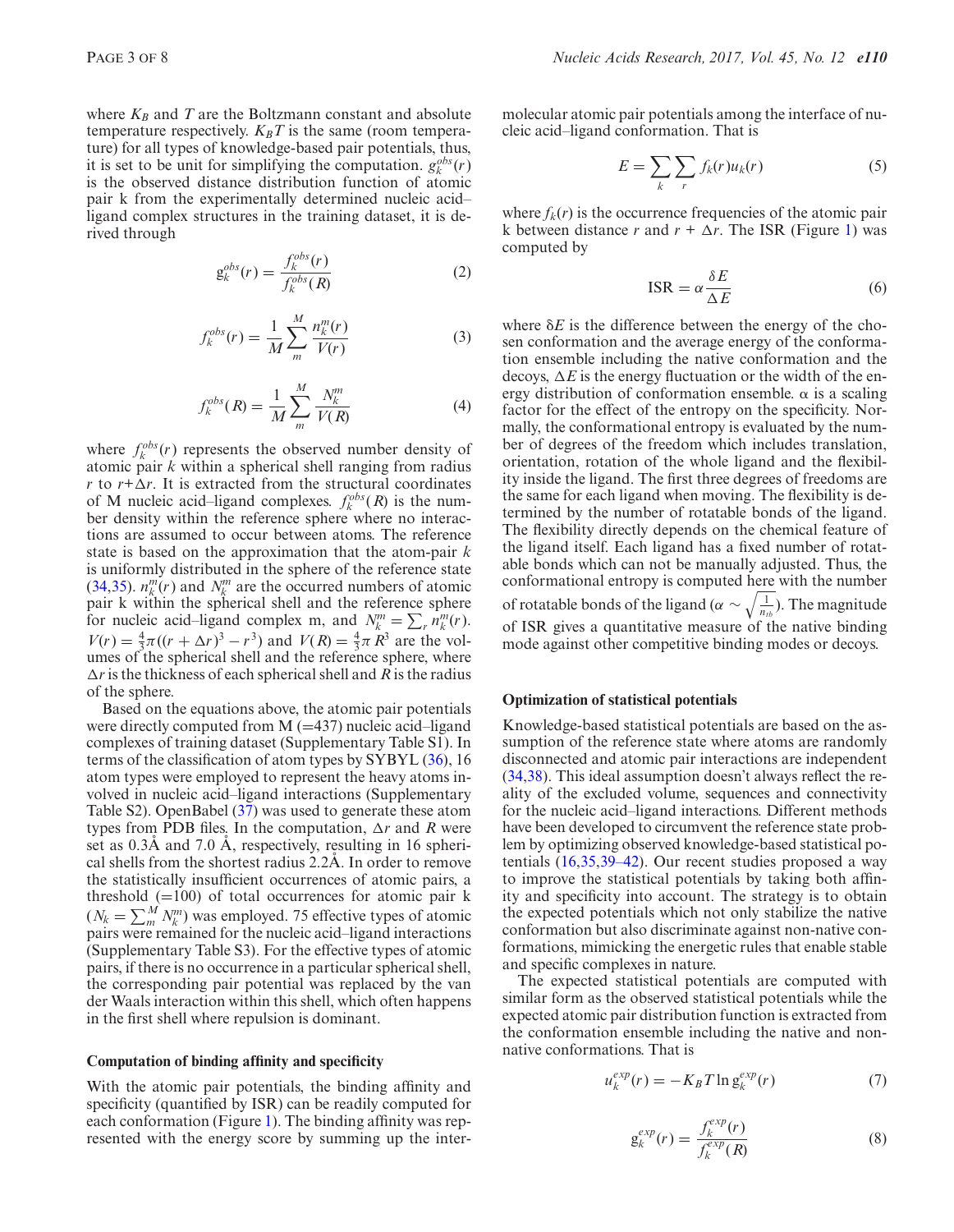<span id="page-3-0"></span>
$$
f_k^{exp}(r) = \frac{1}{MN} \sum_{m}^{M} \sum_{n}^{N} \frac{n_k^{mn}(r)e^{(-\beta U_{mn})}}{V(r)}
$$
(9)

$$
f_k^{exp}(R) = \frac{1}{MN} \sum_{m}^{M} \sum_{n}^{N} \frac{N_k^{mn} e^{(-\beta U_{mn})}}{V(R)}
$$
(10)

where M is the number of native complexes in the training dataset, N is the number of total conformations including the native conformation and non-native decoys for each complex. m and n are the complex index and conformation index, respectively.  $\beta$  is a constant analogous to the inverse of temperature. The potentials are expected to favor the native conformation over the decoy conformations. This results in the population of the native conformation dominating in the conformation ensemble according to the Boltzman distribution. Thus, the expected number density of atomic pair *k* was computed with Boltzmann-averaged weighting [\(28,35,](#page-6-0)[42\)](#page-7-0). The weighting factor *Umn* couples the affinity and specificity in our optimization, which is given by

$$
U_{mn} = E_{mn} * ISR_{mn} \tag{11}
$$

To improve the expected atomic pair potentials, the iterative method [\(35\)](#page-6-0) was utilized to perform the optimization. It is realized by

$$
\Delta u_k^i(r) = u_k^i(r) - u_k^{obs}(r) \tag{12}
$$

$$
u_k^{(i+1)}(r) = u_k^i(r) + \chi \Delta u_k^i(r)
$$
 (13)

Equations  $(5-6)$  and Equations  $(7-11)$  $(7-11)$  were iteratively updated with the difference  $\Delta u_k^i(r)$ .  $u_k^i(r)$  (i.e.  $u_k^{exp}(r)$ ) starts from  $i=0$  and  $\chi$  controls the speed of the convergence and was set as 0.1.The iterative procedure was repeated until the success rate of identifying the native or near-native conformation converges. The optimized scoring function of nucleic acid–ligand interactions is from the final set of the expected pair potentials, i.e. SPA-LN.

## **Validation of SPA-LN**

Normally, the performance of a novel scoring function should be tested on the benchmarks. For the testing of the SPA-LN, the well-complied benchmark dataset of nucleic acid–ligand complexes from version 2014 of PDBBind database [\(43\)](#page-7-0) were taken as the testing dataset 1 (Supplementary Table S4). It is a collection of nucleic acid–ligand complexes which contain both experimentally determined structures and affinities. The benchmark can be readily employed for evaluating the performance of SPA-LN in 2-fold: the ability to predict the binding affinity and the ability to identify the native pose. The ability of predicting binding affinity is quantified by the Pearson correlation between the computed and experimental affinities. That is

$$
C_P = \frac{\sum_m (E_m^c - \langle E_m^c \rangle)(E_m^e - \langle e_m^e \rangle)}{\sqrt{\sum_m (E_m^c - \langle e_m^e \rangle)^2} \sqrt{\sum_m (E_m^e - \langle e_m^e \rangle)^2}} \tag{14}
$$

where m represents the index of nucleic acid–ligand complexes in the testing dataset,  $E_m^c$  and  $E_m^e$  are computed and



**Figure 2.** Optimization of the scoring function via iterative method. (**A**) Success rate of identifying the the best-scored pose as the native or nearnative conformation. (**B**) Average RMSD of the top-scored poses. (**C**) Average ISR of the native conformations.

experimental binding affinities. The ability to predict the native pose is defined by the success rate of identifying the topscored conformations within a RMSD threshold as native or near-native poses out of the decoy ensemble. It is given by

$$
\eta = \frac{1}{M} \sum_{m} S_m, \tag{15}
$$

*S<sub>m</sub>* equals 1 for the complex m once at least one of the topscored conformations has RMSD lower than the threshold value, otherwise it is 0. The binding decoys for each complex of the testing dataset 1 were generated as done for the training dataset.

In addition, the performance was validated by comparing to other nucleic acid–ligand scoring functions listed in an evaluation literature [\(15\)](#page-6-0). The literature performed comparative assessment of 11 different scoring functions implemented in 5 docking software. As done in this literature, the criteria to evaluate the ability of identifying the native pose is represented by  $C(X, Y)$ , i.e. at least one of top X ranked poses is under the threshold RMSD value Y.

## **RESULTS AND DISCUSSION**

#### **Convergence of the optimization**

The optimization of the scoring function was carried out on the training dataset and the strategy of optimization is to improve the performance on correctly predicting interactions and poses of native conformations of the training dataset. The success rate of identifying the best-scored conformation as the native or near-native conformation  $(RMSD \leq 1.5\text{\AA})$  is taken to validate the effectiveness of the optimization. As shown in Figure 2A, the success rate increases and converges well within 50 iterative steps, indicating that the performance of the scoring function was improved by the iteration. In other words, the stability of native or near-native conformations is enhanced after optimization. This is validated by the average RMSD of bestscored conformations in Figure 2B. The best-scored conformations become more native or near-native as the average RMSD decreases via optimization.

Different from previous methods [\(16,17,25,26\)](#page-6-0) which only focused on the improvement of accuracy in computing the binding affinity of nucleic acid–ligand interactions, binding specificity quantified by the ISR was incorporated in the optimization. It can be seen that the average ISR value of the training dataset was increased by the optimization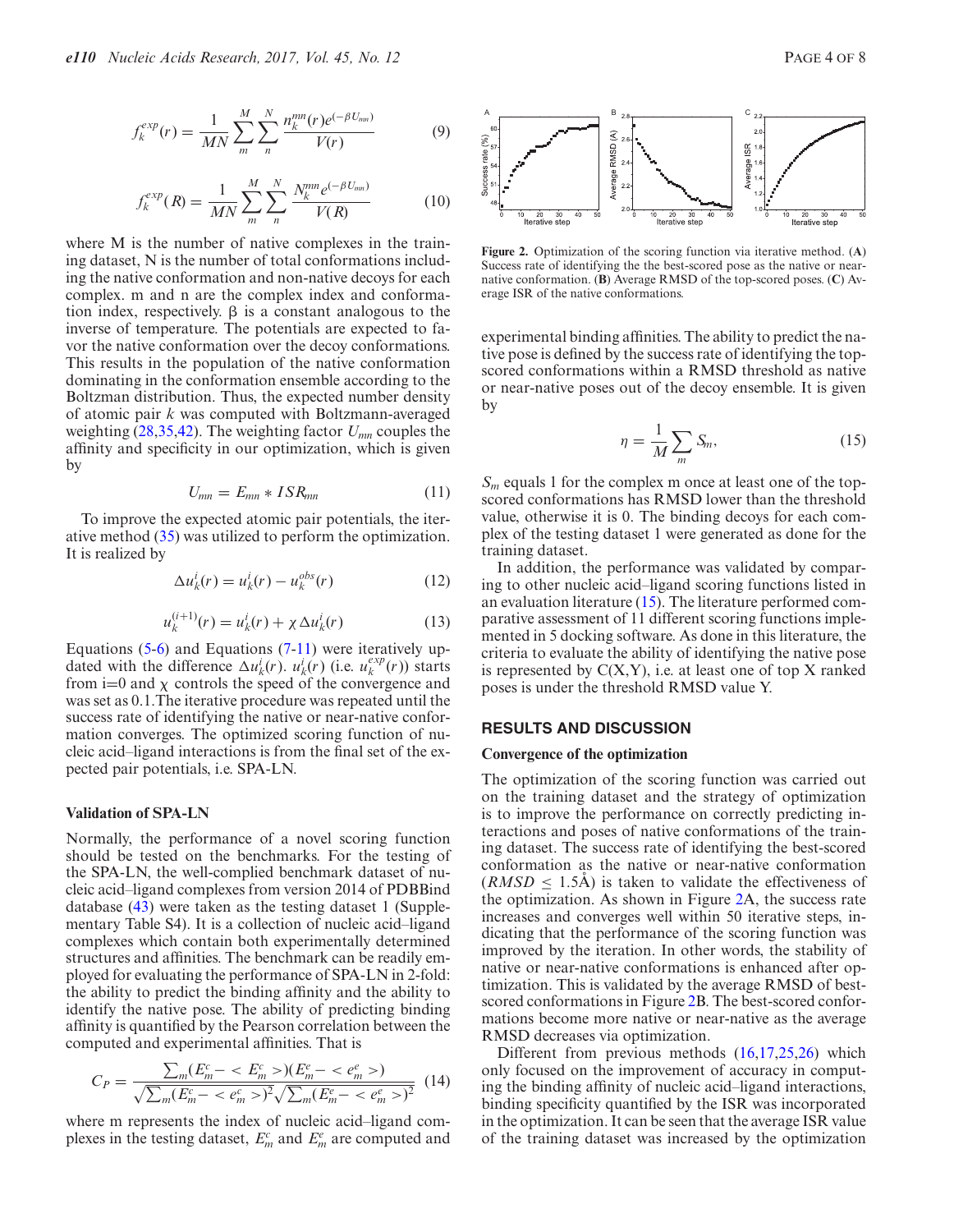(Figure [2C](#page-3-0)). This suggests that the native conformations become more discriminated against the decoy ensembles and binding energy landscape becomes more funneled toward the native binding mode. The increase of ISR value also indicates that the competitive binding modes are suppressed, smoothing the energy funnel [\(18,27](#page-6-0)[,44\)](#page-7-0). Thus, the optimization satisfies the requirement that the stability of the native conformation is enhanced while the stabilities of the nonnative conformations are weakened.

As described, the native conformations of the training dataset are directly obtained from the X-ray crystal structure while the non-native conformations were generated by the docking tool AutoDock4.2 [\(32\)](#page-6-0). The reason to choose AutoDock 4.2 as the docking tool in our work is based on several aspects. First of all, except AutoDock and rDock [\(17\)](#page-6-0), most of the docking tools were originally designed to docking small molecules to proteins rather than nucleic acids. Second, AutoDock is the most popular one among a large number of docking tools. It is well known and widely recognized in the research community. Third, AutoDock is an open-source tool and has well-maintained tutorial doc[uments and forum on the website \(http://autodock.scripps.](http://autodock.scripps.edu/) edu/). Whereas, the docking tool is just the conformation generator aiming to sample all possible conformations. Different docking tools can give similar answers if enough conformations are sampled to explore the underlying binding energy landscape. In this sense, the optimization of scoring function should be less sensitive to the docking tools. To validate this point, the alternative docking tool rDock [\(17\)](#page-6-0) was used to generate another set of 1000 decoys for each nucleic acid–ligand complex of the training dataset. The procedure of docking with rDock was conducted in three [steps as introduced in the website \(http://rdock.sourceforge.](http://rdock.sourceforge.net/docking-in-3-steps/) net/docking-in-3-steps/). The scoring functions optimized based on the decoys generated by AutoDock4.2 were applied on the decoys generated by rDock. It can be seen that the optimization has similar effect as Figure [2](#page-3-0) on the decoy conformations generated by rDock (Supplementary Figure S1). This validates the robustness of the optimization on the decoys generated by different docking tools, i.e. the convergence of the optimization is intrinsically dependent on the underlying binding energy landscape which is unique for each nucleic acid–ligand complex.

## **Test of SPA-LN**

The scoring function is often used in structure-based drug discovery for seeking the lead compounds from the large database of the small molecules and identifying specific targets. This requires that the scoring function needs to not only accurately predict the binding affinity but also correctly discriminate the native pose (or ligand) against nonnative ones. Thus, the performance of SPA-LN was tested by the ability in predicting the binding affinity and bind pose.

The performance of predicting the binding affinity is reflected by reproducing experimental determined affinities. Pearson correlation between the computed affinities predicted by SPA-LN and experimental affinities of the benchmark is shown in Figure 3. The correlation coefficient (*R*  $= 0.58$ ) is high compared to those predicted by other scor-



**Figure 3.** Pearson correlation between computed affinities and experimental affinities for 77 nucleic acid–ligand complexes of the testing dataset. The correlation is 0.58 with statistical significance  $P < 0.001$ .

ing functions (see Table [1\)](#page-5-0) [\(15\)](#page-6-0). This suggests that SPA-LN is relatively accurate in predicting the binding affinities. It is noting that the performance of SPA-LN is still modest compared to the predictions of some protein–ligand scoring functions [\(30](#page-6-0)[,45\)](#page-7-0). The limited number of available highquality nucleic acid–ligand complex structures could be one of the main obstacles for improving the knowledge-based scoring functions.

The performance of predicting the binding pose is reflected by the success rate of identifying near-native poses mimicking known experimental structure. The success rate predicted by SPA-LN is compared to other scoring functions (Table [1\)](#page-5-0). SPA-LN achieves 76.62 and 50.64% successes for the loose criterion  $C(5, 3.0A)$  and the stringent criterion  $C(3, 1.5\text{\AA})$  (C(X,Y) means that at least one of the top X ranked poses has RMSD under the threshold RMSD value Y). As expected, SPA-LN ranks best among the compared scoring functions whenever the loose criterion or the stringent criterion was imposed. This suggests that SPA-LN also has relatively high capability in characterizing the binding specificity by discriminating native or near-native poses against non-native ones. The collective advantages of SPA-LN in both predictions of binding affinity and pose (Table [1\)](#page-5-0) validates the effectiveness of our development framework coupling the specificity and affinity together. It also provides a promising direction in improving available nucleic acid–ligand scoring functions.

In addition, another two sets of benchmarks with smaller number of nucleic acid–ligand complexes were employed to evaluate the performance of SPA-LN, here named as testing dataset 2 (Supplementary Table S5) [\(15\)](#page-6-0) and testing dataset 3 (Supplementary Table S6) [\(17\)](#page-6-0). As done in the previous literatures, testing dataset 2 was used to validate the ability of affinity prediction and testing dataset 3 was used to validate the ability of native pose identification. SPA-LN achieved correlation coefficient of  $R = 0.60$  between the computed and experimental affinities for the testing dataset 2 (Supple-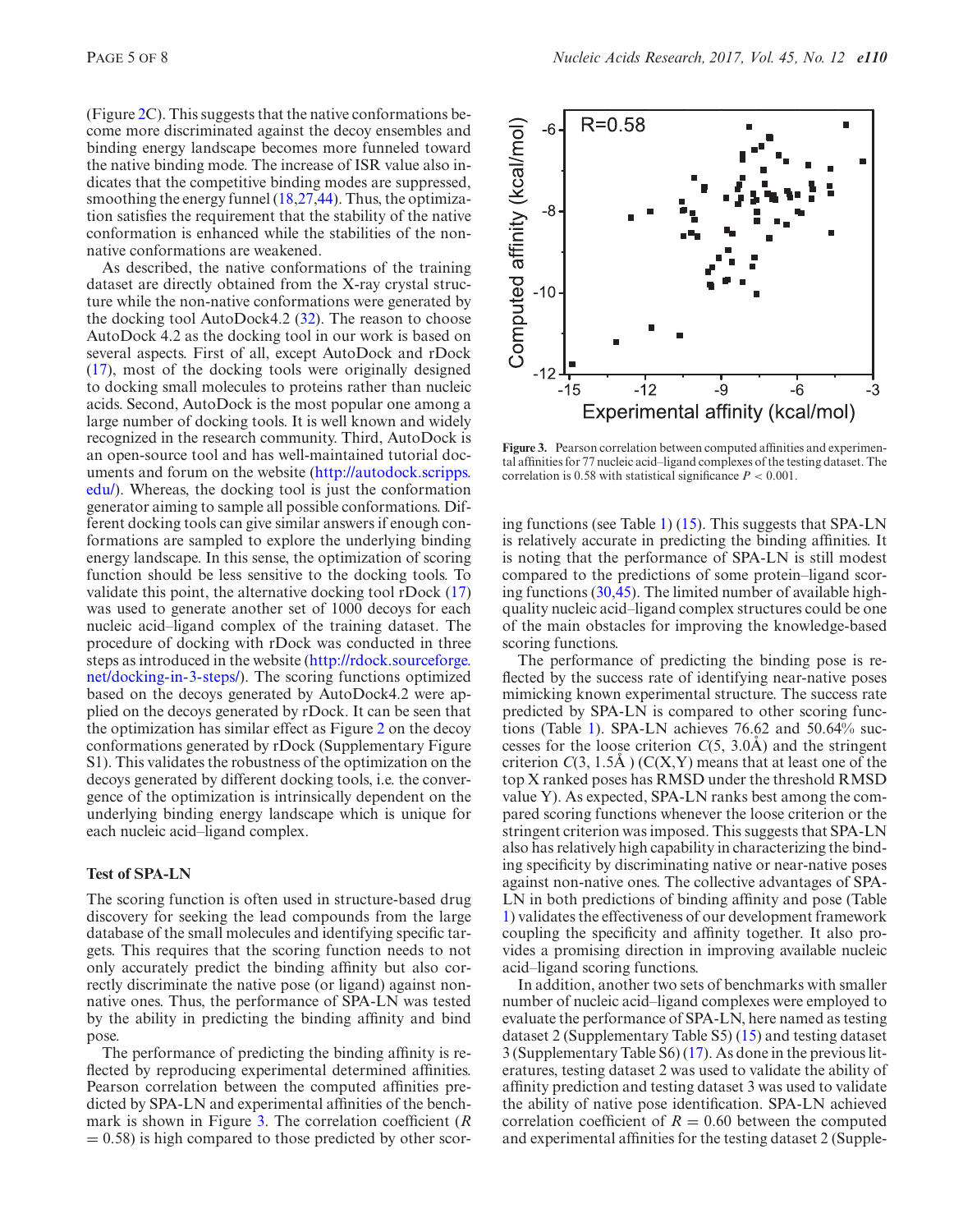| Scoring function                 | Affinity prediction | Pose identification(%) |          |  |
|----------------------------------|---------------------|------------------------|----------|--|
|                                  | Correlation $(R^2)$ | C(5, 3.0)              | C(3,1.5) |  |
| <b>SPA-LN</b>                    | 0.33                | 76.62                  | 50.64    |  |
| Gold Fitness@GOLD5.0.1           | 0.25                | 73.21                  | 42.86    |  |
| ChemScore@GOLD5.0.1              | 0.03                | 53.57                  | 23.21    |  |
| ASP@GOLD5.0.1                    | 0.29                | 66.07                  | 42.86    |  |
| AutoDock4.1                      | 0.22                | 30.36                  | 17.86    |  |
| Score@AutoDock4.1                |                     |                        |          |  |
| Surflex-Dock Score@Surflex 2.415 | 0.05                | 44.64                  | 26.79    |  |
| GlideScore $(SP)@G$ lide 5.6     | 0.10                | 53.57                  | 28.57    |  |
| Emodel (SP) $@$ Glide 5.6        | 0.14                | 55.36                  | 28.57    |  |
| GlideScore $(XP)@G$ lide 5.6     | NA                  | 35.71                  | 23.21    |  |
| Emodel $(XP)@G$ lide 5.6         | NA                  | 33.93                  | 23.21    |  |
| rDock@rDock 2006.2               | 0.15                | 60.71                  | 33.93    |  |
| rDock_solv@rDock 2006.2          | 0.18                | 73.21                  | 41.07    |  |

<span id="page-5-0"></span>**Table 1.** Performance of nucleic acid–ligand scoring functions in predicting binding affinities and identifying the native pose

mentary Figure S2) and success rate of 54% in identifying the native pose for the testing dataset 3 (Supplementary Table S7). The evaluation results for testing dataset 2 and 3 are consistent with those for the testing dataset 1 and further validate the performance of SPA-LN.

#### **Performance illustration with examples**

SPA-LN is optimized based on PMF (potential of mean force) directly extracted from available structures by the widely used inverse Boltzmann relation as Equation [1.](#page-1-0) In order to show how the performance of SPA-LN was improved by the optimization, the performance of predicting the native pose was compared between SPA-LN and PMF for the testing dataset (Supplementary Table S8). As shown in Figure [1A](#page-1-0), the best-scored conformation is considered to be native or near-native pose if its RMSD value is smaller than the RMSD threshold value  $(=1.5\text{\AA})$ . Under this criterion, SPA-LN achieves 51 successful cases among the testing dataset 1 while PMF achieves 46 successful cases. There are 45 overlaps between them except the case 2ku0 successfully predicted by PMF. There are 6 cases for which SPA-LN succeeds but PMF fails to identify the best-scored pose as the native one (Supplementary Table S8). Among all the seven cases, the two cases (3s4p and 2f4s) were chosen to illustrate the improvement of SPA-LN over PMF since their RMSD deviations of the best-scored conformations predicted by PMF are large  $(>6.0\text{\AA})$ . The best-scored conformation with large RMSD to the native or near-native conformation means that there could be a highly competitive state (or binding pocket). The competitive conformations can be predicted falsely as best-scored conformations by scoring functions.

In Figure 4, the conformation-energy relations are shown for these two cases. For both cases, the binding sites consist of competitive pockets which are occupied by the native pose and competitive pose as shown in Figure 4A and D. Competitive conformations as local minima are dominant in energetics when the conformations are scored by PMF (Figure 4B and E). Whereas, the competitive conformations are suppressed in energetics by the scoring of SPA-LN. It indicates that SPA-LN stabilizes the native conformation and makes the competitive conformations less favorable in energetics (Figure 4C and F). Moreover, the ISR values of two



**Figure 4.** Performance improvement of SPA-LN over PMF. (**A** and **D**) The structure of the ligand binding onto the pocket of nucleic acid, the nucleic acid in green is shown in molecular surface, the pose of the ligand is shown in sticks. The pose (native pose) in red is predicted by SPA-LN and the the pose in blue is predicted by PMF. (**B** and **E**) Energy-conformation relation and the spectrum of binding affinities for the conformation ensemble computed by PMF, the native pose is colored in red. (**C** and **F**) Energyconformation relation and the spectrum of binding affinities for the conformation ensemble computed by SPA-LN, the native pose is colored in red.

cases are increased when scored by SPA-LN, suggesting that the optimization smoothes funnel-like binding energy landscape toward the native conformation. The performance of SPA-LN over PMF validates the optimization strategy of SPA-LN which not only stabilizes the native pose but also minimizes the stabilities of non-native conformations. The coupling of the affinity and specificity in the optimization improves the performance of SPA-LN by stabilizing the native state as well as discriminating the native state against competitive states.

## **CONCLUSION**

In summary, we developed a knowledge-based scoring function SPA-LN. Different from previous scoring functions for quantifying nucleic acid–ligand interactions, the optimization strategy of SPA-LN couples the improvement of both binding affinity and specificity which are two essential ingredients of biomolecular recognition. The funnel-like binding energy landscape becomes more smoothed and biased toward the native state via optimization, making the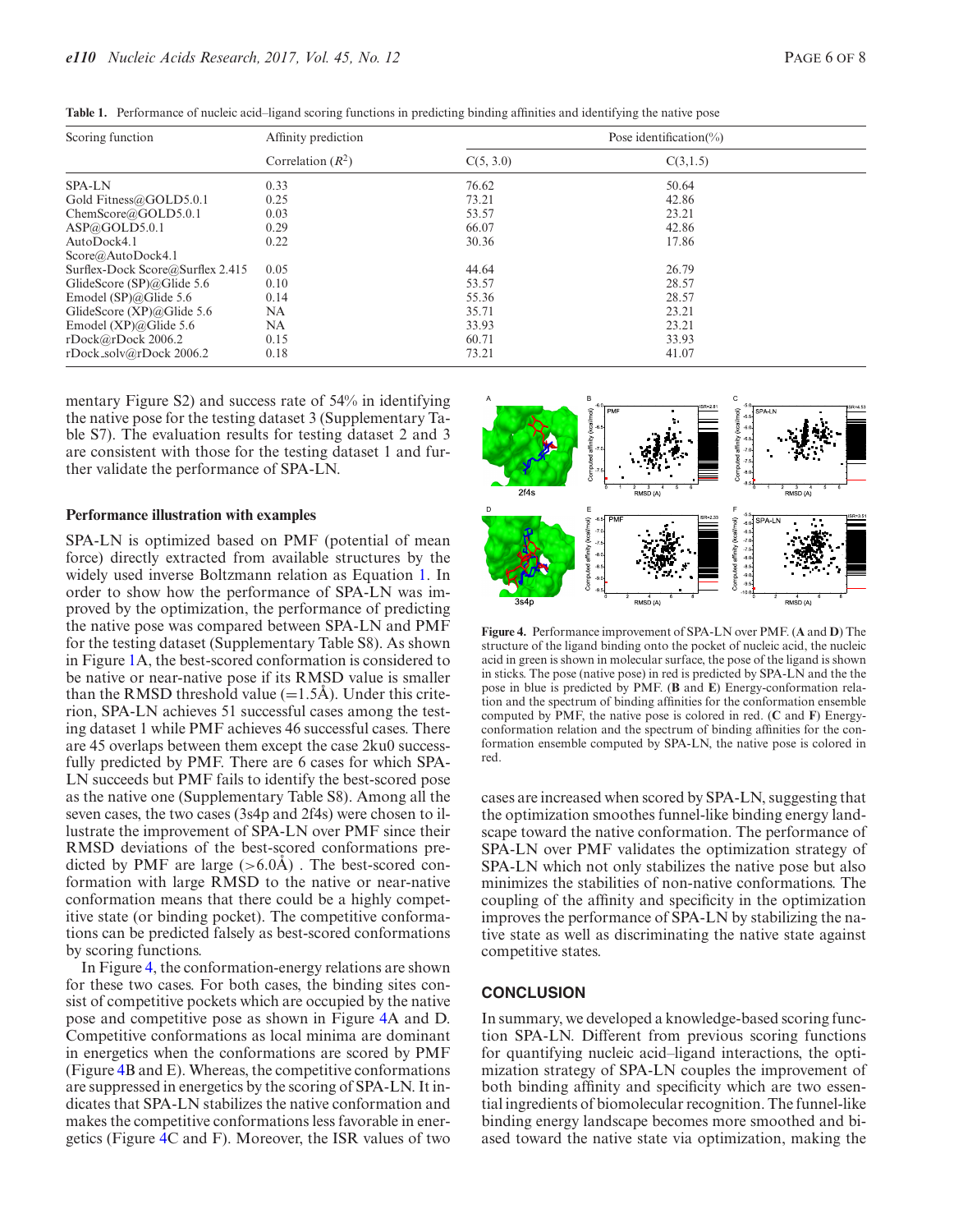<span id="page-6-0"></span>the native poses compared to other scoring functions. The good performance of SPA-LN is resulted from the improvement over PMF in stabilizing the native conformation as well as destabilizing the non-native conformations. Our development strategy of SPA-LN also provides a feasible approach in seeking and designing nucleic acid inhibitors and aptamers by considering both the specificity and affinity.

# **SUPPLEMENTARY DATA**

Supplementary Data are available at NAR Online.

## **ACKNOWLEDGEMENT**

The authors thank Computing Center of Jilin Province for computational support.

# **FUNDING**

Ministry of Science and Technology of China [2016YFA0203200 to J.W., 2013YQ170585 to J.W.]; National Natural Science Foundation of China [91430217 to J.W., 21403208 to Z.Q.Y.]; National Science Foundation [NSF-PHY-76066 to J.W.]. Funding for open access charge: National Natural Science Foundation of China [21403208]. *Conflict of interest statement.* None declared.

# **REFERENCES**

- 1. Blackburn,G.M., Gait,M.J., Loakes,D. and Williams,D.M. (2006) *Nucleic Acids in Chemistry and Biology (3)*. Royal Society of
	- Chemistry, Cambridge, DOI:10.1039/9781847555380-FP009.
- 2. The ENCODE Project Consortium. (2012) An integrated encyclopedia of DNA elements in the human genome. *Nature*, **489**, 57–74.
- 3. Palchaudhuri,R. and Hergenrother,P.J. (2007) DNA as a target for anticancer compounds: methods to determine the mode of binding and the mechanism of action. *Curr. Opin. Biotechnol.*, **18**, 497–503.
- 4. Ling,H., Fabbri,M. and Calin,G.A. (2013) MicroRNAs and other non-coding RNAs as targets for anticancer drug development. *Nat. Rev. Drug Discov.*, **12**, 847–865.
- 5. Matsui,M. and Corey,D.R. (2016) Non-coding RNAs as drug targets. *Nat. Rev. Drug Discov.*, **16**, 167–179.
- 6. Opalinska,J.B. and Gewirtz,A.M. (2002) Nucleic-acid therapeutics: basic principles and recent applications. *Nat. Rev. Drug Discov.*, **1**, 503–514.
- 7. Sheng,J., Gan,J. and Huang,Z. (2013) Structure-based DNA-targeting strategies with small molecule ligands for drug discovery. *Med. Res. Rev.*, **33**, 1119–1173.
- 8. Rehman,S.U., Sarwar,T., Husain,M.A., Ishqi,H.M. and Tabish,M. (2015) Studying non-covalent drug–DNA interactions. *Arch. Biochem. Biophys.*, **576**, 49–60.
- 9. Hermann,T. and Patel,D.J. (2000) Adaptive recognition by nucleic acid aptamers. *Science*, **287**, 820–825.
- 10. Zhu,G., Ye,M., Donovan,M.J., Song,E., Zhao,Z. and Tan,W. (2012) Nucleic acid aptamers: an emerging frontier in cancer therapy. *Chem. Commun.*, **48**, 10472–10480.
- 11. Berman,H.M., Olson,W.K., Beveridge,D.L., Westbrook,J., Gelbin,A., Demeny,T., Hsieh,S.-H., Srinivasan,A. and Schneider,B. (1992) The nucleic acid database. A comprehensive relational database of three-dimensional structures of nucleic acids. *Biophys. J.*, **63**, 751–759.
- 12. Narayanan,B.C., Westbrook,J., Ghosh,S., Petrov,A.I., Sweeney,B., Zirbel,C.L., Leontis,N.B. and Berman,H.M. (2014) The Nucleic Acid Database: new features and capabilities. *Nucleic Acids Res.*, **42**, D114–D122.
- 13. Kitchen,D.B., Decornez,H., Furr,J.R. and Bajorath,J. (2004) Docking and scoring in virtual screening for drug discovery: methods and applications. *Nat. Rev. Drug Discov.*, **3**, 935–949.
- 14. Yan,Z. and Wang,J. (2016) Scoring functions of protein-ligand interactions. In: Dastmalchi,S, Hamzeh-Mivehroud,M and Sokouti,B (eds). *Methods and Algorithms for Molecular Docking-Based Drug Design and Discovery*, IGI Global, Hershey PA, pp. 220–245.
- 15. Chen,L., Calin,G.A. and Zhang,S. (2012) Novel insights of structure-based modeling for RNA-targeted drug discovery. *J. Chem. Inf. Model.*, **52**, 2741–2753.
- 16. Philips,A., Milanowska,K., Lach,G. and Bujnicki,J.M. (2013) LigandRNA: computational predictor of RNA–ligand interactions. *RNA*, **19**, 1605–1616.
- 17. Ruiz-Carmona,S., Alvarez-Garcia,D., Foloppe,N., Garmendia-Doval,A.B., Juhos,S., Schmidtke,P., Barril,X., Hubbard,R.E. and Morley,S.D. (2014) rDock: a fast, versatile and open source program for docking ligands to proteins and nucleic acids. *PLoS Comput. Biol.*, **10**, e1003571.
- 18. Wang,J. and Verkhivker,G. (2003) Energy landscape theory, funnels, specificity, and optimal criterion of biomolecular binding. *Phys. Rev. Lett.*, **90**, 1–4.
- 19. Schneider,H.-J. (2008) Ligand binding to nucleic acids and proteins: does selectivity increase with strength? *Eur. J. Med. Chem.*, **43**, 2307–2315.
- 20. Havranek,J. and Harbury,P. (2003) Automated design of specificity in molecular recognition. *Nat. Struct. Biol.*, **10**, 45–52.
- 21. Wang,J., Zheng,X., Yang,Y., Drueckhammer,D., Yang,W., Verkhivker,G. and Wang,E. (2007) Quantifying intrinsic specificity: a potential complement to affinity in drug screening. *Phys. Rev. Lett.*, **99**, 1–4.
- 22. Grigoryan,G., Reinke,A. and Keating,A. (2009) Design of protein-interaction specificity gives selective bZIP-binding peptides. *Nature*, **458**, 859–864.
- 23. Yan,Z. and Wang,J. (2012) Specificity quantification of biomolecular recognition and its implication for drug discovery. *Sci. Rep.*, **2**, 1–7.
- 24. Yan,Z., Zheng,X., Wang,E. and Wang,J. (2013) Thermodynamic and kinetic specificities of ligand binding. *Chem. Sci.*, **4**, 2387–2395.
- 25. Pfeffer,P. and Gohlke,H. (2007) DrugScoreRNA knowledge-based scoring function to predict RNA-ligand interactions. *J. Chem. Inf. Model.*, **47**, 1868–1876.
- 26. Zhao,X., Liu,X., Wang,Y., Chen,Z., Kang,L., Zhang,H., Luo,X., Zhu,W., Chen,K., Li,H. *et al.* (2008) An improved PMF scoring function for universally predicting the interactions of a ligand with protein, DNA, and RNA. *J. Chem. Inf. Model.*, **48**, 1438–1447.
- 27. Chu,X., Gan,L., Wang,E. and Wang,J. (2013) Quantifying the topography of the intrinsic energy landscape of flexible biomolecular recognition. *Proc. Natl. Acad. Sci. U.S.A.*, **110**, E2342–E2351.
- 28. Yan,Z., Guo,L., Hu,L. and Wang,J. (2013) Specificity and affinity quantification of protein-protein interactions. *Bioinformatics*, **29**, 1127–1133.
- 29. Yan,Z. and Wang,J. (2013) Optimizing scoring function of protein-nucleic acid interactions with both affinity and specificity. *PLoS One*, **8**, e74443.
- 30. Yan,Z. and Wang,J. (2015) Optimizing the affinity and specificity of ligand binding with the inclusion of solvation effect. *Proteins*, **83**, 1632–1642.
- 31. Rose,P., Beran,B., Bi,C., Bluhm,W., Dimitropoulos,D., Goodsell,D., Prlic,A., Quesada,M., Quinn,G., Westbrook, J. et al. (2011) The RCSB Protein Data Bank: redesigned web site and web services. *Nucleic Acids Res.*, **39**, D392–D401.
- 32. Huey,R., Morris,G.M., Olson,A.J. and Goodsell,D.S. (2007) A semiempirical free energy force field with charge-based desolvation. *J. Comput. Chem.*, **28**, 1145–1152.
- 33. Koppensteiner,W. and Sippl,M. (1998) Knowledge-based potentials–back to the roots. *Biochemistry (Mosc)*, **63**, 247–252.
- 34. Sippl,M. (1990) Calculation of conformational ensembles from potentials of mena force: an approach to the knowledge-based prediction of local structures in globular proteins. *J. Mol. Biol.*, **213**, 859–883.
- 35. Thomas,P. and Dill,K. (1996) An iterative method for extracting energy-like quantities from protein structures. *Proc. Natl. Acad. Sci. U.S.A.*, **93**, 11628–11633.